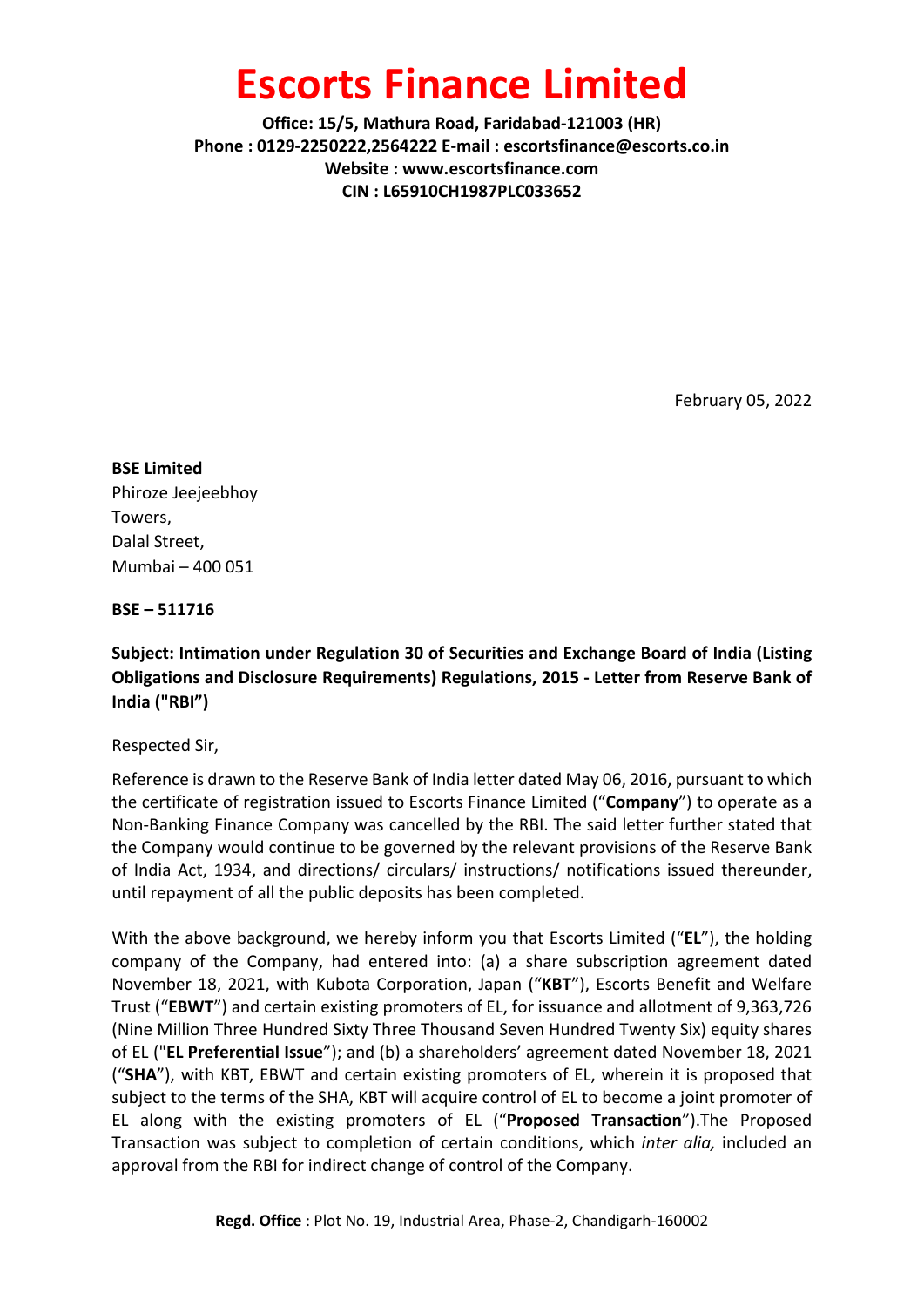# Escorts Finance Limited

#### Office: 15/5, Mathura Road, Faridabad-121003 (HR) Phone : 0129-2250222,2564222 E-mail : escortsfinance@escorts.co.in Website : www.escortsfinance.com CIN : L65910CH1987PLC033652

For this purpose, we would like to inform you that the Company had filed an application with the RBI for obtaining an approval for an indirect change of control of the Company pursuant to the terms of the Proposed Transaction. In this regard, the RBI directed the Company to deposit the remaining liability towards its public depositors into the Investors Education and Protection Fund ("IEPF"). The Company, after receiving necessary approvals/ authorizations, had deposited the entire remaining liability towards its public depositors into IEPF and informed the same to the RBI on February 2, 2022.

The Company has now received an intimation vide a letter from the RBI on February 04, 2022 (copy enclosed) that the Company is no longer registered with the RBI and in this regard, no prior permission from the RBI is required for the proposed indirect change in control of the Company.

This is for your information and appropriate dissemination.

This is for your information and appropriate dissemination.

Yours faithfully,

For Escorts Finance Limited



Vicky Chauhan Company Secretary p

Encl: Copy of RBI Approval letter dated February 4, 2022